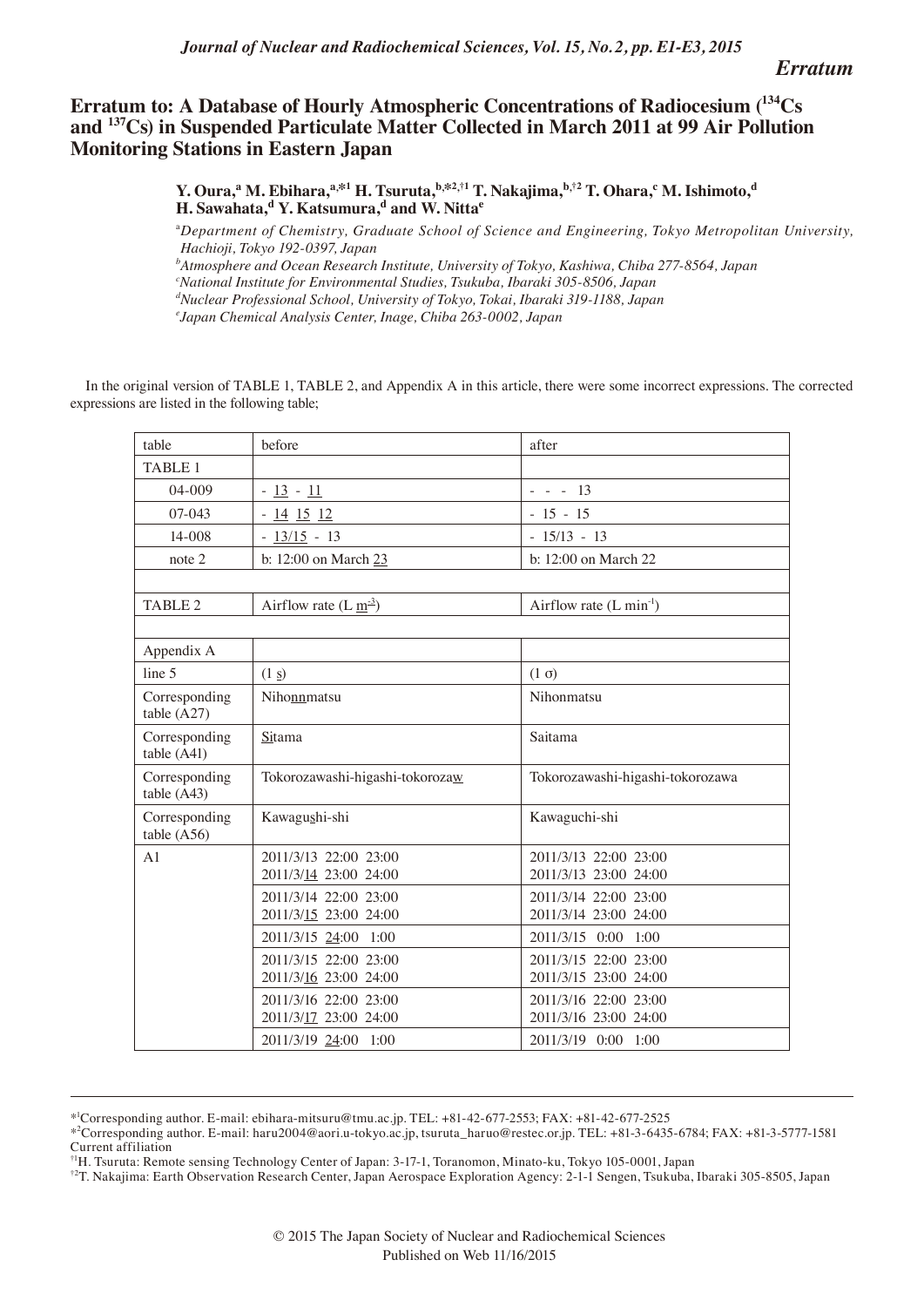| A2<br>2011/3/15 24:00 1:00<br>2011/3/15 0:00 1:00<br>2011/3/19 0:00 1:00<br>2011/3/19 24:00 1:00<br>A <sub>3</sub><br>2011/3/15 24:00 1:00<br>2011/3/15 0:00 1:00<br>A4<br>2011/3/15 24:00 1:00<br>2011/3/15 0:00 1:00<br>A <sub>5</sub><br>2011/3/15 24:00 1:00<br>2011/3/15 0:00 1:00<br>2011/3/19 0:00 1:00<br>2011/3/19 24:00 1:00<br>2011/3/15 24:00 1:00<br>2011/3/15 0:00 1:00<br>A6<br>2011/3/16 23:00 24:00<br>2011/3/17 23:00 24:00<br>2011/3/15 23:00 24:00<br>2011/3/14 23:00 24:00<br>A7<br>2011/3/15 24:00 1:00<br>2011/3/15 0:00 1:00<br>2011/3/15 22:00 23:00<br>2011/3/15 22:00 23:00<br>2011/3/16 23:00 24:00<br>2011/3/15 23:00 24:00<br>2011/3/16 22:00 23:00<br>2011/3/16 22:00 23:00<br>2011/3/17 23:00 24:00<br>2011/3/16 23:00 24:00<br>2011/3/17 22:00 23:00<br>2011/3/17 22:00 23:00<br>2011/3/18 23:00 24:00<br>2011/3/17 23:00 24:00<br>2011/3/19 23:00 24:00<br>2011/3/18 23:00 24:00<br>2011/3/19 24:00 1:00<br>2011/3/19 0:00 1:00<br>2011/3/19 22:00 23:00<br>2011/3/19 22:00 23:00<br>2011/3/20 23:00 24:00<br>2011/3/19 23:00 24:00<br>2011/3/20 22:00 23:00<br>2011/3/20 22:00 23:00<br>2011/3/21 23:00 24:00<br>2011/3/20 23:00 24:00<br>2011/3/21 22:00 23:00<br>2011/3/21 22:00 23:00<br>2011/3/22 23:00 24:00<br>2011/3/21 23:00 24:00<br>2011/3/22 22:00 23:00<br>2011/3/22 22:00 23:00<br>2011/3/22 23:00 24:00<br>2011/3/23 23:00 24:00<br>2011/3/15 24:00 1:00<br>2011/3/15 0:00 1:00<br>A8<br>2011/3/19 24:00 1:00<br>2011/3/19 0:00 1:00<br>A <sup>9</sup><br>2011/3/15 24:00 1:00<br>2011/3/15 0:00 1:00<br>2011/3/19 24:00 1:00<br>2011/3/19 0:00 1:00<br>A10<br>2011/3/15 0:00 1:00<br>2011/3/15 24:00 1:00<br>2011/3/20 0:00 1:00<br>A11<br>2011/3/20 24:00 1:00<br>A12<br>2011/3/20 24:00 1:00<br>2011/3/20 0:00 1:00<br>A13<br>$2011/3/12$ 7:00 8:00 < 0.3 < 0.10<br>$2011/3/12$ 7:00 8:00 < 0.3 < 0.1<br>2011/3/13 0:00 1:00<br>2011/3/13 24:00 1:00<br>$2011/3/22$ 1:00 2:00 < $0.12$ < 0.09<br>$2011/3/12$ 7:00 8:00 < 0.1 < 0.09<br>$2011/3/15$ 0:00 1:00 < 0.10 < 0.04<br>$2011/3/15$ 0:00 1:00 < 0.1 < 0.04<br>A14<br>A15<br>$2011/\underline{316}$ 23:00 24:00 < 0.1 < 0.0<br>$2011/3/16$ 23:00 24:00 < 0.1 < 0.07<br>A17<br>$2011/3/20$ 0:00 1:00 < 0.2 < 0.1<br>(none)<br>A18<br>Kooriyama-shi<br>Koriyama-shi<br>2011/3/17 0:00 1:00<br>2011/3/17 24:00 1:00<br>A19<br>Kooriyama-shi<br>Koriyama-shi<br>A23<br>2011/3/13 24:00 1:00<br>2011/3/13 0:00 1:00<br>2011/3/17 24:00 1:00<br>2011/3/17 0:00 1:00<br>$2011/3/17$ 3:00 4:00 < 0.3 < 0.1<br>$2011/3/17$ 3:00 4:00 < $0.31$ < 0.1<br>2011/3/17 0:00 1:00<br>A26<br>2011/3/17 24:00 1:00<br>A31<br>2011/3/13 24:00 1:00<br>2011/3/13 0:00 1:00<br>2011/3/17 24:00 1:00<br>2011/3/17 0:00 1:00<br>$2011/3/18$ 23:00 24:00 < 0.2 $\leq 0.07$<br>$2011/3/18$ 23:00 24:00 < 0.2 < 0.07<br>A40<br>$\beta$ -ray<br>$b$ -ray |     |                                      |                                        |
|----------------------------------------------------------------------------------------------------------------------------------------------------------------------------------------------------------------------------------------------------------------------------------------------------------------------------------------------------------------------------------------------------------------------------------------------------------------------------------------------------------------------------------------------------------------------------------------------------------------------------------------------------------------------------------------------------------------------------------------------------------------------------------------------------------------------------------------------------------------------------------------------------------------------------------------------------------------------------------------------------------------------------------------------------------------------------------------------------------------------------------------------------------------------------------------------------------------------------------------------------------------------------------------------------------------------------------------------------------------------------------------------------------------------------------------------------------------------------------------------------------------------------------------------------------------------------------------------------------------------------------------------------------------------------------------------------------------------------------------------------------------------------------------------------------------------------------------------------------------------------------------------------------------------------------------------------------------------------------------------------------------------------------------------------------------------------------------------------------------------------------------------------------------------------------------------------------------------------------------------------------------------------------------------------------------------------------------------------------------------------------------------------------------------------------------------------------------------------------------------------------------------------------------------------------------------------------------------------------------------------------------------------------------------------------------------------------------------------------------------------------------------------------------------------------------------------------------|-----|--------------------------------------|----------------------------------------|
|                                                                                                                                                                                                                                                                                                                                                                                                                                                                                                                                                                                                                                                                                                                                                                                                                                                                                                                                                                                                                                                                                                                                                                                                                                                                                                                                                                                                                                                                                                                                                                                                                                                                                                                                                                                                                                                                                                                                                                                                                                                                                                                                                                                                                                                                                                                                                                                                                                                                                                                                                                                                                                                                                                                                                                                                                                        |     |                                      |                                        |
|                                                                                                                                                                                                                                                                                                                                                                                                                                                                                                                                                                                                                                                                                                                                                                                                                                                                                                                                                                                                                                                                                                                                                                                                                                                                                                                                                                                                                                                                                                                                                                                                                                                                                                                                                                                                                                                                                                                                                                                                                                                                                                                                                                                                                                                                                                                                                                                                                                                                                                                                                                                                                                                                                                                                                                                                                                        |     |                                      |                                        |
|                                                                                                                                                                                                                                                                                                                                                                                                                                                                                                                                                                                                                                                                                                                                                                                                                                                                                                                                                                                                                                                                                                                                                                                                                                                                                                                                                                                                                                                                                                                                                                                                                                                                                                                                                                                                                                                                                                                                                                                                                                                                                                                                                                                                                                                                                                                                                                                                                                                                                                                                                                                                                                                                                                                                                                                                                                        |     |                                      |                                        |
|                                                                                                                                                                                                                                                                                                                                                                                                                                                                                                                                                                                                                                                                                                                                                                                                                                                                                                                                                                                                                                                                                                                                                                                                                                                                                                                                                                                                                                                                                                                                                                                                                                                                                                                                                                                                                                                                                                                                                                                                                                                                                                                                                                                                                                                                                                                                                                                                                                                                                                                                                                                                                                                                                                                                                                                                                                        |     |                                      |                                        |
|                                                                                                                                                                                                                                                                                                                                                                                                                                                                                                                                                                                                                                                                                                                                                                                                                                                                                                                                                                                                                                                                                                                                                                                                                                                                                                                                                                                                                                                                                                                                                                                                                                                                                                                                                                                                                                                                                                                                                                                                                                                                                                                                                                                                                                                                                                                                                                                                                                                                                                                                                                                                                                                                                                                                                                                                                                        |     |                                      |                                        |
|                                                                                                                                                                                                                                                                                                                                                                                                                                                                                                                                                                                                                                                                                                                                                                                                                                                                                                                                                                                                                                                                                                                                                                                                                                                                                                                                                                                                                                                                                                                                                                                                                                                                                                                                                                                                                                                                                                                                                                                                                                                                                                                                                                                                                                                                                                                                                                                                                                                                                                                                                                                                                                                                                                                                                                                                                                        |     |                                      |                                        |
|                                                                                                                                                                                                                                                                                                                                                                                                                                                                                                                                                                                                                                                                                                                                                                                                                                                                                                                                                                                                                                                                                                                                                                                                                                                                                                                                                                                                                                                                                                                                                                                                                                                                                                                                                                                                                                                                                                                                                                                                                                                                                                                                                                                                                                                                                                                                                                                                                                                                                                                                                                                                                                                                                                                                                                                                                                        |     |                                      |                                        |
|                                                                                                                                                                                                                                                                                                                                                                                                                                                                                                                                                                                                                                                                                                                                                                                                                                                                                                                                                                                                                                                                                                                                                                                                                                                                                                                                                                                                                                                                                                                                                                                                                                                                                                                                                                                                                                                                                                                                                                                                                                                                                                                                                                                                                                                                                                                                                                                                                                                                                                                                                                                                                                                                                                                                                                                                                                        |     |                                      |                                        |
|                                                                                                                                                                                                                                                                                                                                                                                                                                                                                                                                                                                                                                                                                                                                                                                                                                                                                                                                                                                                                                                                                                                                                                                                                                                                                                                                                                                                                                                                                                                                                                                                                                                                                                                                                                                                                                                                                                                                                                                                                                                                                                                                                                                                                                                                                                                                                                                                                                                                                                                                                                                                                                                                                                                                                                                                                                        |     |                                      |                                        |
|                                                                                                                                                                                                                                                                                                                                                                                                                                                                                                                                                                                                                                                                                                                                                                                                                                                                                                                                                                                                                                                                                                                                                                                                                                                                                                                                                                                                                                                                                                                                                                                                                                                                                                                                                                                                                                                                                                                                                                                                                                                                                                                                                                                                                                                                                                                                                                                                                                                                                                                                                                                                                                                                                                                                                                                                                                        |     |                                      |                                        |
|                                                                                                                                                                                                                                                                                                                                                                                                                                                                                                                                                                                                                                                                                                                                                                                                                                                                                                                                                                                                                                                                                                                                                                                                                                                                                                                                                                                                                                                                                                                                                                                                                                                                                                                                                                                                                                                                                                                                                                                                                                                                                                                                                                                                                                                                                                                                                                                                                                                                                                                                                                                                                                                                                                                                                                                                                                        |     |                                      |                                        |
|                                                                                                                                                                                                                                                                                                                                                                                                                                                                                                                                                                                                                                                                                                                                                                                                                                                                                                                                                                                                                                                                                                                                                                                                                                                                                                                                                                                                                                                                                                                                                                                                                                                                                                                                                                                                                                                                                                                                                                                                                                                                                                                                                                                                                                                                                                                                                                                                                                                                                                                                                                                                                                                                                                                                                                                                                                        |     |                                      |                                        |
|                                                                                                                                                                                                                                                                                                                                                                                                                                                                                                                                                                                                                                                                                                                                                                                                                                                                                                                                                                                                                                                                                                                                                                                                                                                                                                                                                                                                                                                                                                                                                                                                                                                                                                                                                                                                                                                                                                                                                                                                                                                                                                                                                                                                                                                                                                                                                                                                                                                                                                                                                                                                                                                                                                                                                                                                                                        |     |                                      |                                        |
|                                                                                                                                                                                                                                                                                                                                                                                                                                                                                                                                                                                                                                                                                                                                                                                                                                                                                                                                                                                                                                                                                                                                                                                                                                                                                                                                                                                                                                                                                                                                                                                                                                                                                                                                                                                                                                                                                                                                                                                                                                                                                                                                                                                                                                                                                                                                                                                                                                                                                                                                                                                                                                                                                                                                                                                                                                        |     |                                      |                                        |
|                                                                                                                                                                                                                                                                                                                                                                                                                                                                                                                                                                                                                                                                                                                                                                                                                                                                                                                                                                                                                                                                                                                                                                                                                                                                                                                                                                                                                                                                                                                                                                                                                                                                                                                                                                                                                                                                                                                                                                                                                                                                                                                                                                                                                                                                                                                                                                                                                                                                                                                                                                                                                                                                                                                                                                                                                                        |     |                                      |                                        |
|                                                                                                                                                                                                                                                                                                                                                                                                                                                                                                                                                                                                                                                                                                                                                                                                                                                                                                                                                                                                                                                                                                                                                                                                                                                                                                                                                                                                                                                                                                                                                                                                                                                                                                                                                                                                                                                                                                                                                                                                                                                                                                                                                                                                                                                                                                                                                                                                                                                                                                                                                                                                                                                                                                                                                                                                                                        |     |                                      |                                        |
|                                                                                                                                                                                                                                                                                                                                                                                                                                                                                                                                                                                                                                                                                                                                                                                                                                                                                                                                                                                                                                                                                                                                                                                                                                                                                                                                                                                                                                                                                                                                                                                                                                                                                                                                                                                                                                                                                                                                                                                                                                                                                                                                                                                                                                                                                                                                                                                                                                                                                                                                                                                                                                                                                                                                                                                                                                        |     |                                      |                                        |
|                                                                                                                                                                                                                                                                                                                                                                                                                                                                                                                                                                                                                                                                                                                                                                                                                                                                                                                                                                                                                                                                                                                                                                                                                                                                                                                                                                                                                                                                                                                                                                                                                                                                                                                                                                                                                                                                                                                                                                                                                                                                                                                                                                                                                                                                                                                                                                                                                                                                                                                                                                                                                                                                                                                                                                                                                                        |     |                                      |                                        |
|                                                                                                                                                                                                                                                                                                                                                                                                                                                                                                                                                                                                                                                                                                                                                                                                                                                                                                                                                                                                                                                                                                                                                                                                                                                                                                                                                                                                                                                                                                                                                                                                                                                                                                                                                                                                                                                                                                                                                                                                                                                                                                                                                                                                                                                                                                                                                                                                                                                                                                                                                                                                                                                                                                                                                                                                                                        |     |                                      |                                        |
|                                                                                                                                                                                                                                                                                                                                                                                                                                                                                                                                                                                                                                                                                                                                                                                                                                                                                                                                                                                                                                                                                                                                                                                                                                                                                                                                                                                                                                                                                                                                                                                                                                                                                                                                                                                                                                                                                                                                                                                                                                                                                                                                                                                                                                                                                                                                                                                                                                                                                                                                                                                                                                                                                                                                                                                                                                        |     |                                      |                                        |
|                                                                                                                                                                                                                                                                                                                                                                                                                                                                                                                                                                                                                                                                                                                                                                                                                                                                                                                                                                                                                                                                                                                                                                                                                                                                                                                                                                                                                                                                                                                                                                                                                                                                                                                                                                                                                                                                                                                                                                                                                                                                                                                                                                                                                                                                                                                                                                                                                                                                                                                                                                                                                                                                                                                                                                                                                                        |     |                                      |                                        |
|                                                                                                                                                                                                                                                                                                                                                                                                                                                                                                                                                                                                                                                                                                                                                                                                                                                                                                                                                                                                                                                                                                                                                                                                                                                                                                                                                                                                                                                                                                                                                                                                                                                                                                                                                                                                                                                                                                                                                                                                                                                                                                                                                                                                                                                                                                                                                                                                                                                                                                                                                                                                                                                                                                                                                                                                                                        |     |                                      |                                        |
|                                                                                                                                                                                                                                                                                                                                                                                                                                                                                                                                                                                                                                                                                                                                                                                                                                                                                                                                                                                                                                                                                                                                                                                                                                                                                                                                                                                                                                                                                                                                                                                                                                                                                                                                                                                                                                                                                                                                                                                                                                                                                                                                                                                                                                                                                                                                                                                                                                                                                                                                                                                                                                                                                                                                                                                                                                        |     |                                      |                                        |
|                                                                                                                                                                                                                                                                                                                                                                                                                                                                                                                                                                                                                                                                                                                                                                                                                                                                                                                                                                                                                                                                                                                                                                                                                                                                                                                                                                                                                                                                                                                                                                                                                                                                                                                                                                                                                                                                                                                                                                                                                                                                                                                                                                                                                                                                                                                                                                                                                                                                                                                                                                                                                                                                                                                                                                                                                                        |     |                                      |                                        |
|                                                                                                                                                                                                                                                                                                                                                                                                                                                                                                                                                                                                                                                                                                                                                                                                                                                                                                                                                                                                                                                                                                                                                                                                                                                                                                                                                                                                                                                                                                                                                                                                                                                                                                                                                                                                                                                                                                                                                                                                                                                                                                                                                                                                                                                                                                                                                                                                                                                                                                                                                                                                                                                                                                                                                                                                                                        |     |                                      |                                        |
|                                                                                                                                                                                                                                                                                                                                                                                                                                                                                                                                                                                                                                                                                                                                                                                                                                                                                                                                                                                                                                                                                                                                                                                                                                                                                                                                                                                                                                                                                                                                                                                                                                                                                                                                                                                                                                                                                                                                                                                                                                                                                                                                                                                                                                                                                                                                                                                                                                                                                                                                                                                                                                                                                                                                                                                                                                        |     |                                      |                                        |
|                                                                                                                                                                                                                                                                                                                                                                                                                                                                                                                                                                                                                                                                                                                                                                                                                                                                                                                                                                                                                                                                                                                                                                                                                                                                                                                                                                                                                                                                                                                                                                                                                                                                                                                                                                                                                                                                                                                                                                                                                                                                                                                                                                                                                                                                                                                                                                                                                                                                                                                                                                                                                                                                                                                                                                                                                                        |     |                                      |                                        |
|                                                                                                                                                                                                                                                                                                                                                                                                                                                                                                                                                                                                                                                                                                                                                                                                                                                                                                                                                                                                                                                                                                                                                                                                                                                                                                                                                                                                                                                                                                                                                                                                                                                                                                                                                                                                                                                                                                                                                                                                                                                                                                                                                                                                                                                                                                                                                                                                                                                                                                                                                                                                                                                                                                                                                                                                                                        |     |                                      |                                        |
|                                                                                                                                                                                                                                                                                                                                                                                                                                                                                                                                                                                                                                                                                                                                                                                                                                                                                                                                                                                                                                                                                                                                                                                                                                                                                                                                                                                                                                                                                                                                                                                                                                                                                                                                                                                                                                                                                                                                                                                                                                                                                                                                                                                                                                                                                                                                                                                                                                                                                                                                                                                                                                                                                                                                                                                                                                        |     |                                      |                                        |
|                                                                                                                                                                                                                                                                                                                                                                                                                                                                                                                                                                                                                                                                                                                                                                                                                                                                                                                                                                                                                                                                                                                                                                                                                                                                                                                                                                                                                                                                                                                                                                                                                                                                                                                                                                                                                                                                                                                                                                                                                                                                                                                                                                                                                                                                                                                                                                                                                                                                                                                                                                                                                                                                                                                                                                                                                                        |     |                                      |                                        |
|                                                                                                                                                                                                                                                                                                                                                                                                                                                                                                                                                                                                                                                                                                                                                                                                                                                                                                                                                                                                                                                                                                                                                                                                                                                                                                                                                                                                                                                                                                                                                                                                                                                                                                                                                                                                                                                                                                                                                                                                                                                                                                                                                                                                                                                                                                                                                                                                                                                                                                                                                                                                                                                                                                                                                                                                                                        |     |                                      |                                        |
|                                                                                                                                                                                                                                                                                                                                                                                                                                                                                                                                                                                                                                                                                                                                                                                                                                                                                                                                                                                                                                                                                                                                                                                                                                                                                                                                                                                                                                                                                                                                                                                                                                                                                                                                                                                                                                                                                                                                                                                                                                                                                                                                                                                                                                                                                                                                                                                                                                                                                                                                                                                                                                                                                                                                                                                                                                        |     |                                      |                                        |
|                                                                                                                                                                                                                                                                                                                                                                                                                                                                                                                                                                                                                                                                                                                                                                                                                                                                                                                                                                                                                                                                                                                                                                                                                                                                                                                                                                                                                                                                                                                                                                                                                                                                                                                                                                                                                                                                                                                                                                                                                                                                                                                                                                                                                                                                                                                                                                                                                                                                                                                                                                                                                                                                                                                                                                                                                                        |     |                                      |                                        |
|                                                                                                                                                                                                                                                                                                                                                                                                                                                                                                                                                                                                                                                                                                                                                                                                                                                                                                                                                                                                                                                                                                                                                                                                                                                                                                                                                                                                                                                                                                                                                                                                                                                                                                                                                                                                                                                                                                                                                                                                                                                                                                                                                                                                                                                                                                                                                                                                                                                                                                                                                                                                                                                                                                                                                                                                                                        |     |                                      |                                        |
|                                                                                                                                                                                                                                                                                                                                                                                                                                                                                                                                                                                                                                                                                                                                                                                                                                                                                                                                                                                                                                                                                                                                                                                                                                                                                                                                                                                                                                                                                                                                                                                                                                                                                                                                                                                                                                                                                                                                                                                                                                                                                                                                                                                                                                                                                                                                                                                                                                                                                                                                                                                                                                                                                                                                                                                                                                        |     |                                      |                                        |
|                                                                                                                                                                                                                                                                                                                                                                                                                                                                                                                                                                                                                                                                                                                                                                                                                                                                                                                                                                                                                                                                                                                                                                                                                                                                                                                                                                                                                                                                                                                                                                                                                                                                                                                                                                                                                                                                                                                                                                                                                                                                                                                                                                                                                                                                                                                                                                                                                                                                                                                                                                                                                                                                                                                                                                                                                                        |     |                                      |                                        |
|                                                                                                                                                                                                                                                                                                                                                                                                                                                                                                                                                                                                                                                                                                                                                                                                                                                                                                                                                                                                                                                                                                                                                                                                                                                                                                                                                                                                                                                                                                                                                                                                                                                                                                                                                                                                                                                                                                                                                                                                                                                                                                                                                                                                                                                                                                                                                                                                                                                                                                                                                                                                                                                                                                                                                                                                                                        |     |                                      |                                        |
|                                                                                                                                                                                                                                                                                                                                                                                                                                                                                                                                                                                                                                                                                                                                                                                                                                                                                                                                                                                                                                                                                                                                                                                                                                                                                                                                                                                                                                                                                                                                                                                                                                                                                                                                                                                                                                                                                                                                                                                                                                                                                                                                                                                                                                                                                                                                                                                                                                                                                                                                                                                                                                                                                                                                                                                                                                        |     |                                      |                                        |
|                                                                                                                                                                                                                                                                                                                                                                                                                                                                                                                                                                                                                                                                                                                                                                                                                                                                                                                                                                                                                                                                                                                                                                                                                                                                                                                                                                                                                                                                                                                                                                                                                                                                                                                                                                                                                                                                                                                                                                                                                                                                                                                                                                                                                                                                                                                                                                                                                                                                                                                                                                                                                                                                                                                                                                                                                                        |     |                                      |                                        |
|                                                                                                                                                                                                                                                                                                                                                                                                                                                                                                                                                                                                                                                                                                                                                                                                                                                                                                                                                                                                                                                                                                                                                                                                                                                                                                                                                                                                                                                                                                                                                                                                                                                                                                                                                                                                                                                                                                                                                                                                                                                                                                                                                                                                                                                                                                                                                                                                                                                                                                                                                                                                                                                                                                                                                                                                                                        |     |                                      |                                        |
|                                                                                                                                                                                                                                                                                                                                                                                                                                                                                                                                                                                                                                                                                                                                                                                                                                                                                                                                                                                                                                                                                                                                                                                                                                                                                                                                                                                                                                                                                                                                                                                                                                                                                                                                                                                                                                                                                                                                                                                                                                                                                                                                                                                                                                                                                                                                                                                                                                                                                                                                                                                                                                                                                                                                                                                                                                        |     |                                      |                                        |
|                                                                                                                                                                                                                                                                                                                                                                                                                                                                                                                                                                                                                                                                                                                                                                                                                                                                                                                                                                                                                                                                                                                                                                                                                                                                                                                                                                                                                                                                                                                                                                                                                                                                                                                                                                                                                                                                                                                                                                                                                                                                                                                                                                                                                                                                                                                                                                                                                                                                                                                                                                                                                                                                                                                                                                                                                                        |     |                                      |                                        |
|                                                                                                                                                                                                                                                                                                                                                                                                                                                                                                                                                                                                                                                                                                                                                                                                                                                                                                                                                                                                                                                                                                                                                                                                                                                                                                                                                                                                                                                                                                                                                                                                                                                                                                                                                                                                                                                                                                                                                                                                                                                                                                                                                                                                                                                                                                                                                                                                                                                                                                                                                                                                                                                                                                                                                                                                                                        |     |                                      |                                        |
|                                                                                                                                                                                                                                                                                                                                                                                                                                                                                                                                                                                                                                                                                                                                                                                                                                                                                                                                                                                                                                                                                                                                                                                                                                                                                                                                                                                                                                                                                                                                                                                                                                                                                                                                                                                                                                                                                                                                                                                                                                                                                                                                                                                                                                                                                                                                                                                                                                                                                                                                                                                                                                                                                                                                                                                                                                        |     |                                      |                                        |
|                                                                                                                                                                                                                                                                                                                                                                                                                                                                                                                                                                                                                                                                                                                                                                                                                                                                                                                                                                                                                                                                                                                                                                                                                                                                                                                                                                                                                                                                                                                                                                                                                                                                                                                                                                                                                                                                                                                                                                                                                                                                                                                                                                                                                                                                                                                                                                                                                                                                                                                                                                                                                                                                                                                                                                                                                                        |     |                                      |                                        |
|                                                                                                                                                                                                                                                                                                                                                                                                                                                                                                                                                                                                                                                                                                                                                                                                                                                                                                                                                                                                                                                                                                                                                                                                                                                                                                                                                                                                                                                                                                                                                                                                                                                                                                                                                                                                                                                                                                                                                                                                                                                                                                                                                                                                                                                                                                                                                                                                                                                                                                                                                                                                                                                                                                                                                                                                                                        |     |                                      |                                        |
|                                                                                                                                                                                                                                                                                                                                                                                                                                                                                                                                                                                                                                                                                                                                                                                                                                                                                                                                                                                                                                                                                                                                                                                                                                                                                                                                                                                                                                                                                                                                                                                                                                                                                                                                                                                                                                                                                                                                                                                                                                                                                                                                                                                                                                                                                                                                                                                                                                                                                                                                                                                                                                                                                                                                                                                                                                        |     |                                      |                                        |
|                                                                                                                                                                                                                                                                                                                                                                                                                                                                                                                                                                                                                                                                                                                                                                                                                                                                                                                                                                                                                                                                                                                                                                                                                                                                                                                                                                                                                                                                                                                                                                                                                                                                                                                                                                                                                                                                                                                                                                                                                                                                                                                                                                                                                                                                                                                                                                                                                                                                                                                                                                                                                                                                                                                                                                                                                                        |     |                                      |                                        |
|                                                                                                                                                                                                                                                                                                                                                                                                                                                                                                                                                                                                                                                                                                                                                                                                                                                                                                                                                                                                                                                                                                                                                                                                                                                                                                                                                                                                                                                                                                                                                                                                                                                                                                                                                                                                                                                                                                                                                                                                                                                                                                                                                                                                                                                                                                                                                                                                                                                                                                                                                                                                                                                                                                                                                                                                                                        | A47 | $2011/3/22$ 19:00 $20:00 < 0.2$ 0.08 | $2011/3/22$ 19:00 $20:00 < 0.2 < 0.08$ |